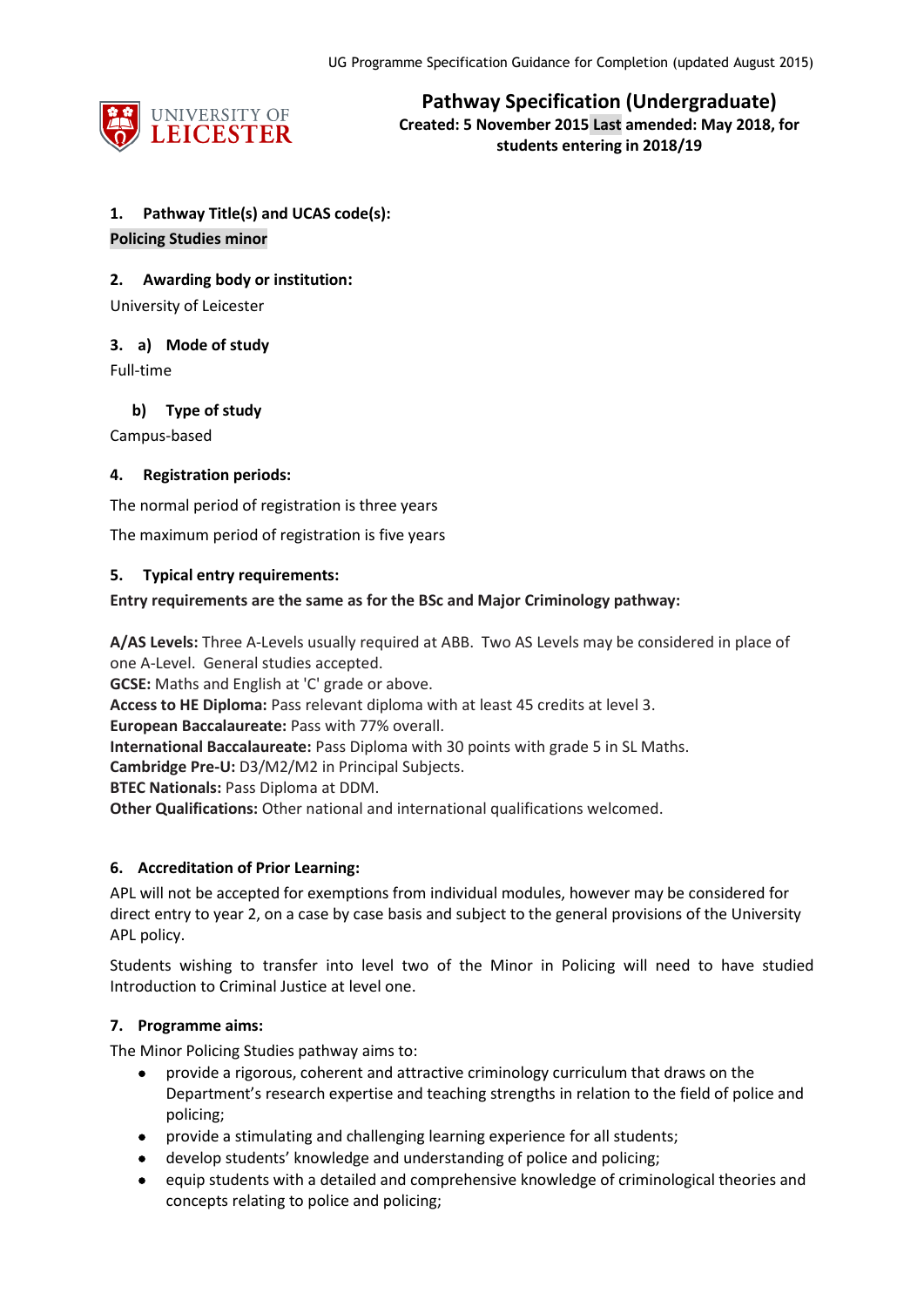provide students with a range of both subject-specific and transferable skills relevant to lifelong learning and employment in a range of occupations.

#### **8. Reference points used to inform the programme specification:**

- QAA Frameworks for Higher Education Qualifications: **<http://www.qaa.ac.uk/en/Publications/Documents/qualifications-frameworks.pdf>**
- QAA Benchmark statements for criminology: **<http://www.qaa.ac.uk/en/Publications/Documents/SBS-criminology-14.pdf>**
- University of Leicester Learning and Teaching Strategy: **<http://www2.le.ac.uk/offices/sas2/quality/learnteach>**
- University Employability Strategy
- Periodic Developmental Review Reports (November 2011)
- External examiners' reports
- **•** First Destinations Data
- Student feedback (NSS 2015)
- Leicester Learning Institute guidance on accessible curriculum design

#### **9. Programme Outcomes:**

| <b>Intended Learning</b>                                                                                                                                                                                                | <b>Teaching and Learning Methods</b>                                                                                                                                                                                 | <b>How Demonstrated?</b>                                                                                                                                                                 |  |  |
|-------------------------------------------------------------------------------------------------------------------------------------------------------------------------------------------------------------------------|----------------------------------------------------------------------------------------------------------------------------------------------------------------------------------------------------------------------|------------------------------------------------------------------------------------------------------------------------------------------------------------------------------------------|--|--|
| <b>Outcomes</b>                                                                                                                                                                                                         |                                                                                                                                                                                                                      |                                                                                                                                                                                          |  |  |
|                                                                                                                                                                                                                         | (a) Discipline specific knowledge and competencies                                                                                                                                                                   |                                                                                                                                                                                          |  |  |
|                                                                                                                                                                                                                         | (i) Mastery of an appropriate body of knowledge                                                                                                                                                                      |                                                                                                                                                                                          |  |  |
| Demonstrate mastery of a<br>broad range of historical and<br>contemporary criminological<br>issues relating to police and<br>policing, including policies<br>which relate to policing and<br>the governance of policing | Lectures, seminars, independent<br>research, resource-based<br>learning, team problem-solving<br>exercises, tutorials, workshops,<br>consultations with staff, directed<br>reading and independent study<br>As above | Essay, exam, group report,<br>assessed and non-assessed<br>seminar presentations and<br>engagement, computer-related<br>exercises, problem-based<br>exercises and assessed<br>coursework |  |  |
| Demonstrate mastery of a<br>broad and detailed body of<br>criminological theories which<br>relate to police and policing,<br>methods and substantive<br>analysis                                                        |                                                                                                                                                                                                                      | As above                                                                                                                                                                                 |  |  |
|                                                                                                                                                                                                                         | (ii) Understanding and application of key concepts and techniques                                                                                                                                                    |                                                                                                                                                                                          |  |  |
| Recognise key concepts<br>used in criminological<br>analysis and the nature of the<br>crime problem                                                                                                                     | Lectures, seminars, independent<br>research, resource-based<br>learning, team problem-solving<br>exercises, tutorials, workshops,<br>consultations with staff, directed<br>reading and independent study             | Essay, exam, group report,<br>assessed and non-assessed<br>seminar presentations and<br>engagement, computer-related<br>exercises, problem-based<br>exercises and assessed<br>coursework |  |  |
| Ability to write in a suitable<br>academic style; to be critical<br>and analytical; to present<br>data clearly both in written<br>and oral form; to undertake<br>work independently and as<br>part of a team            | As above                                                                                                                                                                                                             | Essay, exam, group report,<br>assessed and non-assessed<br>seminar presentations and<br>engagement, problem-based<br>exercises and assessed<br>coursework                                |  |  |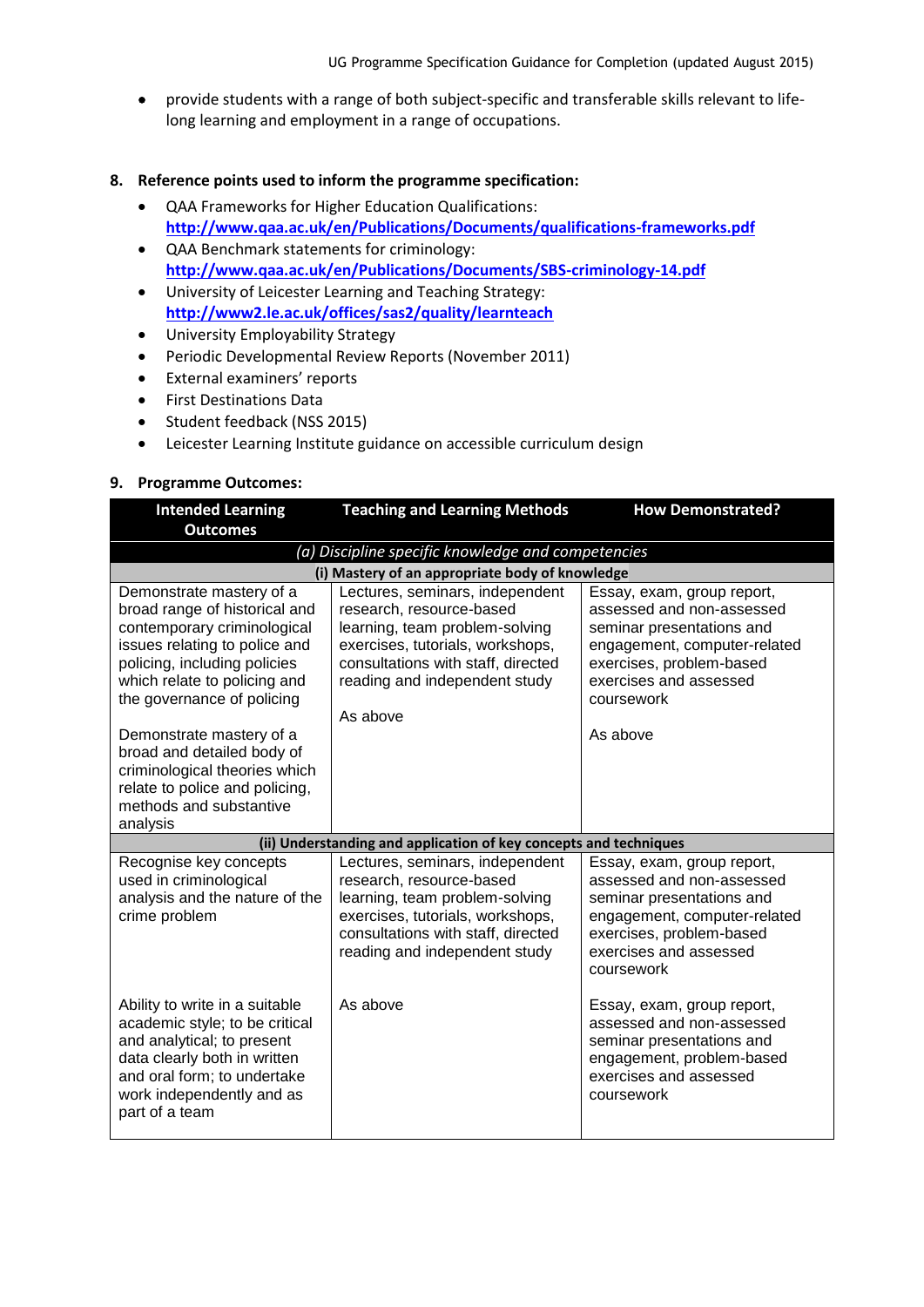| <b>Intended Learning</b>                                                                                                                             | <b>Teaching and Learning Methods</b>                                                                                                                                                                     | <b>How Demonstrated?</b>                                                                                                                                                                 |  |
|------------------------------------------------------------------------------------------------------------------------------------------------------|----------------------------------------------------------------------------------------------------------------------------------------------------------------------------------------------------------|------------------------------------------------------------------------------------------------------------------------------------------------------------------------------------------|--|
| <b>Outcomes</b>                                                                                                                                      |                                                                                                                                                                                                          |                                                                                                                                                                                          |  |
| (iii) Critical analysis of key issues                                                                                                                |                                                                                                                                                                                                          |                                                                                                                                                                                          |  |
| Ability to analyse key<br>theoretical issues in policing                                                                                             | Lectures, seminars, independent<br>research, resource-based<br>learning, team problem-solving<br>exercises, tutorials, workshops,<br>consultations with staff, directed<br>reading and independent study | Essay, exam, group report,<br>assessed and non-assessed<br>seminar presentations and<br>engagement, computer-related<br>exercises, problem-based<br>exercises and assessed<br>coursework |  |
|                                                                                                                                                      | (iv) Clear and concise presentation of material                                                                                                                                                          |                                                                                                                                                                                          |  |
| Present knowledge and<br>arguments of police and<br>policing in a clear and<br>concise way in a variety of<br>written, graphical and oral<br>formats | Feedback on coursework and<br>oral and written contributions to<br>seminars, resource-based<br>learning, academic skills<br>programme                                                                    | Essay, exam, group report,<br>assessed and non-assessed<br>seminar presentations and<br>engagement, computer-related<br>exercises, problem-based<br>exercises and assessed<br>coursework |  |
|                                                                                                                                                      | (v) Critical appraisal of evidence with appropriate insight                                                                                                                                              |                                                                                                                                                                                          |  |
| Ability to assess the<br>appropriateness of the<br>evidence and the methods<br>used in policing studies, their<br>value and their limitations        | Seminars, workshops, tutorials,<br>directed reading, independent<br>research, team problem solving<br>exercises, consultations with staff                                                                | Essay, exam, group report,<br>assessed and non-assessed<br>seminar presentations and<br>engagement, computer-related<br>exercises, problem-based<br>exercises and assessed<br>coursework |  |
| Ability to read, analyse and<br>reflect critically on policing<br>related texts                                                                      | Seminars, workshops, tutorials,<br>academic skills programme,<br>directed reading, consultations<br>with staff                                                                                           | As above                                                                                                                                                                                 |  |
|                                                                                                                                                      | (vi) Other discipline specific competencies                                                                                                                                                              |                                                                                                                                                                                          |  |
| Ability to explore a variety of<br>policing career options and to<br>identify requisite skills to<br>work in policing                                | Seminars, workshops and visits<br>to criminal justice agencies                                                                                                                                           | Group report, individual report,<br>discussions with personal tutor                                                                                                                      |  |
|                                                                                                                                                      | (b) Transferable skills                                                                                                                                                                                  |                                                                                                                                                                                          |  |
| (i) Oral communication                                                                                                                               |                                                                                                                                                                                                          |                                                                                                                                                                                          |  |
| Speaking clearly and<br>confidently individually and/or<br>through effective participation<br>as a group of criminologists                           | Seminars, team problem solving<br>exercises, workshop participation,<br>presentations                                                                                                                    | Assessed and non-assessed<br>seminar presentations,<br>contribution to discussions at<br>seminars and workshops                                                                          |  |
| Communicating with<br>sensitivity in relation to<br>issues of crime, policing,<br>diversity, equalities and<br>human rights                          | As above                                                                                                                                                                                                 | As above                                                                                                                                                                                 |  |
| Presenting criminological<br>ideas or proposals to<br>technical and non-technical<br>audiences                                                       | As above                                                                                                                                                                                                 | Assessed and non-assessed<br>seminar presentations,<br>contribution to discussions at<br>seminars and workshops,<br>assessed coursework                                                  |  |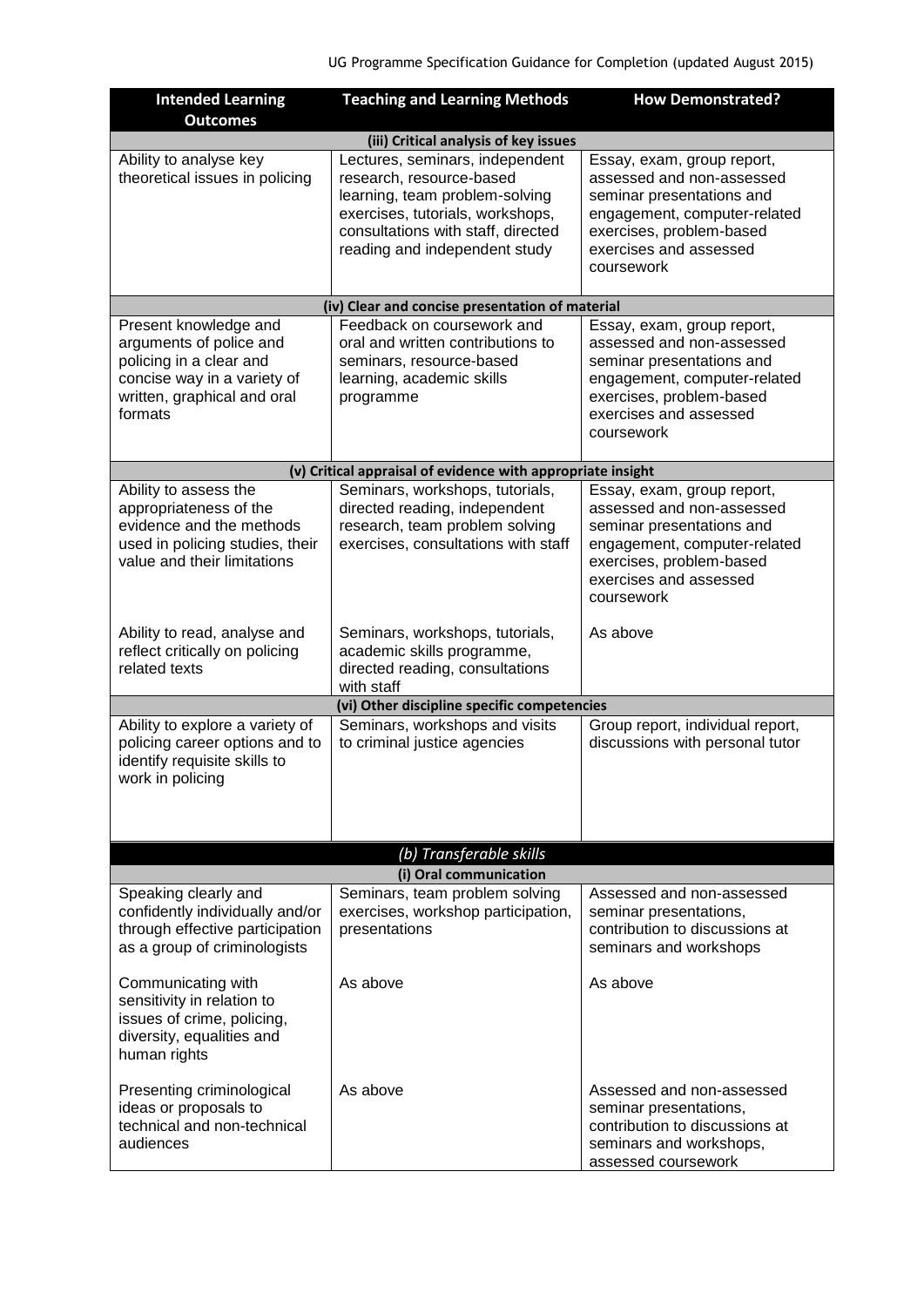| <b>Intended Learning</b><br><b>Outcomes</b>                                                                                                                                                                                                                | <b>Teaching and Learning Methods</b>                                                                                                          | <b>How Demonstrated?</b>                                                                                  |  |
|------------------------------------------------------------------------------------------------------------------------------------------------------------------------------------------------------------------------------------------------------------|-----------------------------------------------------------------------------------------------------------------------------------------------|-----------------------------------------------------------------------------------------------------------|--|
| (ii) Written communication                                                                                                                                                                                                                                 |                                                                                                                                               |                                                                                                           |  |
| Expressing policing ideas,<br>theories and concepts clearly<br>in writing                                                                                                                                                                                  | Seminars, workshops, tutorials,<br>academic skills programme, team<br>problem solving exercises                                               | Assessed and non-assessed<br>seminar and poster presentations,<br>essays, examinations, reports           |  |
|                                                                                                                                                                                                                                                            |                                                                                                                                               |                                                                                                           |  |
|                                                                                                                                                                                                                                                            | (iii) Information technology                                                                                                                  |                                                                                                           |  |
| Use of IT to develop a range<br>of online information<br>acquisition strategies                                                                                                                                                                            | Computer classes, workshops<br>and independent research                                                                                       | Essay, reports, all other assessed<br>coursework                                                          |  |
| Uses word processing<br>packages to produce, format<br>and present written work<br>professionally                                                                                                                                                          | As above                                                                                                                                      | As above                                                                                                  |  |
| Optimises use of<br>presentation packages to<br>support the development and<br>delivery of presentations                                                                                                                                                   | As above                                                                                                                                      | Presentations                                                                                             |  |
|                                                                                                                                                                                                                                                            | (iv) Numeracy                                                                                                                                 |                                                                                                           |  |
|                                                                                                                                                                                                                                                            | (v) Team working                                                                                                                              |                                                                                                           |  |
| Ability to form teams and<br>work collaboratively in groups<br>to jointly explore<br>criminological problems and<br>to recognise the value of<br>working closely with others                                                                               | Seminars and workshops, group<br>research project preparation and<br>fieldwork, independent group<br>study, team problem solving<br>exercises | Problem-based exercises, group<br>presentations, group reports,<br>reflective statements                  |  |
| Understanding and working<br>effectively within the<br>dynamics of a group,<br>recognising the ability to work<br>with individuals with different<br>backgrounds and views and<br>managing any disagreements<br>or conflicts                               | Seminars and workshops,<br>groupwork, independent group<br>study, team problem solving<br>exercises                                           | Problem-based exercises, group<br>presentation, reflective<br>statements                                  |  |
| (vi) Problem solving                                                                                                                                                                                                                                       |                                                                                                                                               |                                                                                                           |  |
| Ability to address and<br>analyse theoretical,<br>methodological and empirical<br>problems posed by policing<br>literature and practice,<br>evaluate a range of solutions<br>and demonstrate cultural and<br>political sensitivity in solution<br>creation | Lectures, seminars, workshops,<br>team problem solving exercises                                                                              | Essay, examinations and<br>problem-based exercises                                                        |  |
| (vii) Information handling                                                                                                                                                                                                                                 |                                                                                                                                               |                                                                                                           |  |
| Logically summarises<br>information or data pertaining<br>to criminological issues,<br>identifying the most<br>relevant/key issues                                                                                                                         | Computer classes, workshops,<br>independent and group research                                                                                | Essays, group report, computer-<br>based exercises, problem-based<br>exercises and assessed<br>coursework |  |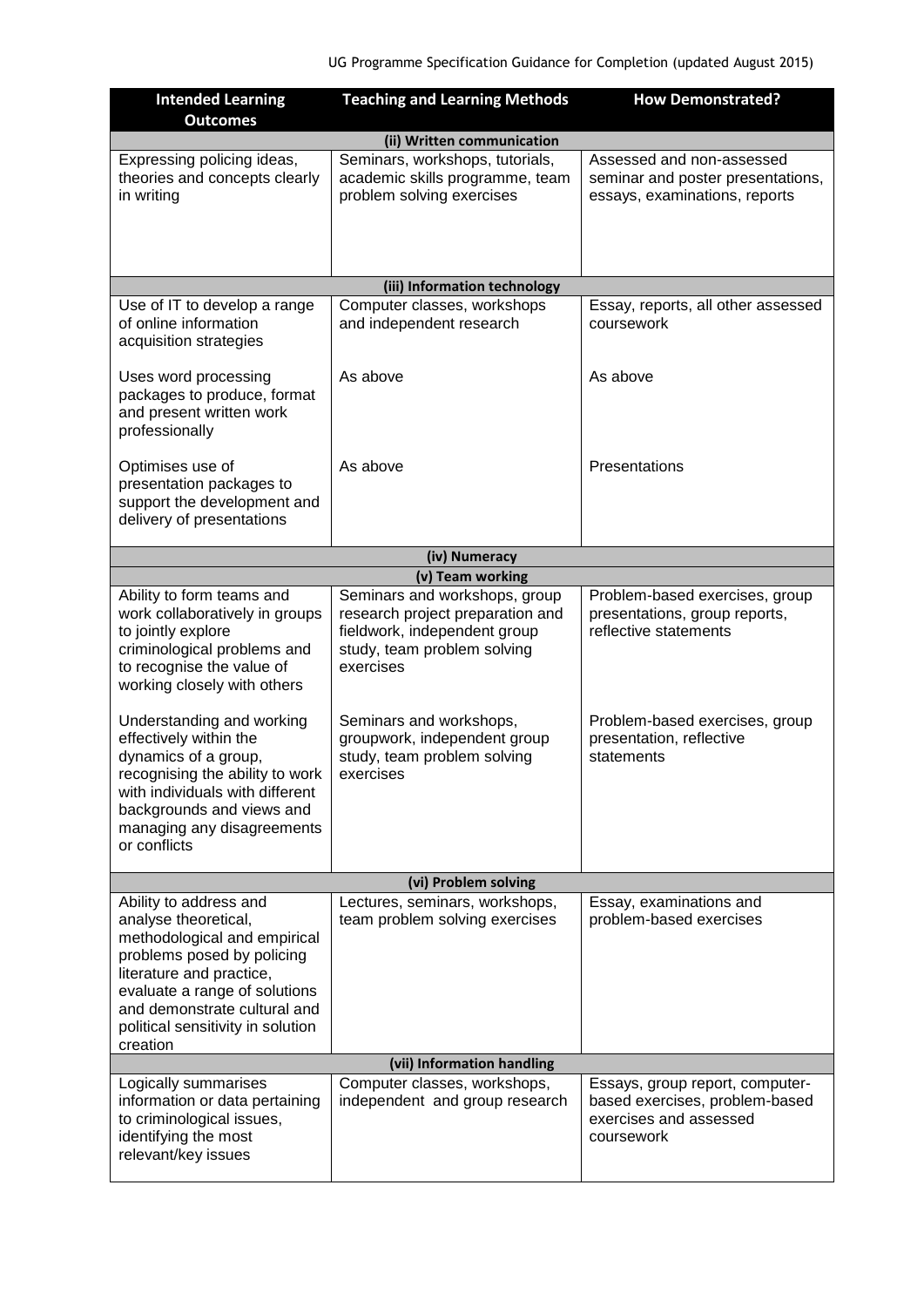| <b>Intended Learning</b><br><b>Outcomes</b>                                                                                                                                 | <b>Teaching and Learning Methods</b>                                                                                                                                                                                    | <b>How Demonstrated?</b>                                                                          |  |
|-----------------------------------------------------------------------------------------------------------------------------------------------------------------------------|-------------------------------------------------------------------------------------------------------------------------------------------------------------------------------------------------------------------------|---------------------------------------------------------------------------------------------------|--|
| (viii) Skills for lifelong learning                                                                                                                                         |                                                                                                                                                                                                                         |                                                                                                   |  |
| Ability to demonstrate<br>intellectual independence<br>through the setting of<br>research tasks and/or the<br>analysing of criminological<br>questions relating to policing | Reflect upon own learning and<br>achievements and plan for<br>personal, educational and career<br>development. Fostering<br>independent learning and self-<br>evaluation through consultation<br>and feed-back sessions | Independent research, seminars,<br>team problem solving exercises,<br>portfolio, directed reading |  |
| Capacity for time<br>management                                                                                                                                             | Through all of the above teaching<br>and learning methods                                                                                                                                                               | Managing workload, meeting<br>deadlines                                                           |  |
| Capacity for independent<br>study, self-organisation, and<br>monitoring own performance                                                                                     | As above                                                                                                                                                                                                                | Throughout all coursework                                                                         |  |
| Capacity for personal<br>reflection and demonstrating<br>an appreciation of own<br>strengths, limitations and<br>values                                                     | As above                                                                                                                                                                                                                | Throughout all coursework.<br>Formally assessed via reflective<br>statements                      |  |

### **10. Excluded combinations and course transfers**

- **a) Excluded combinations none**
- **b) Course transfers**

The Year 1 Introduction to Criminal Justice module must be undertaken.

#### **11. Criteria for award and classification**

As defined in **Senate Regulation 5: Regulations governing undergraduate programmes of study.** 

# **12. Progression points:**

In cases where a student has failed to meet a requirement to progress he or she will be required to withdraw from the course.

# **13. Key/extra features:**

The year 1 Introduction to Criminal Justice module includes the Criminology Talent Academy. The year 2 Punishment and Rehabilitation module gives students the opportunity to enrol on the Criminal Justice Fast Track.

#### **14. Indications of programme quality**

- QAA Frameworks for Higher Education Qualifications: **[http://www.qaa.ac.uk/en/Publications/Documents/Framework-Higher-Education-](http://www.qaa.ac.uk/en/Publications/Documents/Framework-Higher-Education-Qualifications-08.pdf)[Qualifications-08.pdf](http://www.qaa.ac.uk/en/Publications/Documents/Framework-Higher-Education-Qualifications-08.pdf)**
- QAA Benchmark statements for criminology: **<http://www.qaa.ac.uk/en/Publications/Documents/SBS-criminology-14.pdf>**
- University of Leicester Learning and Teaching Strategy: **<http://www2.le.ac.uk/offices/sas2/quality/learnteach>**
- University Employability Strategy
- Periodic Developmental Review Reports (November 2011)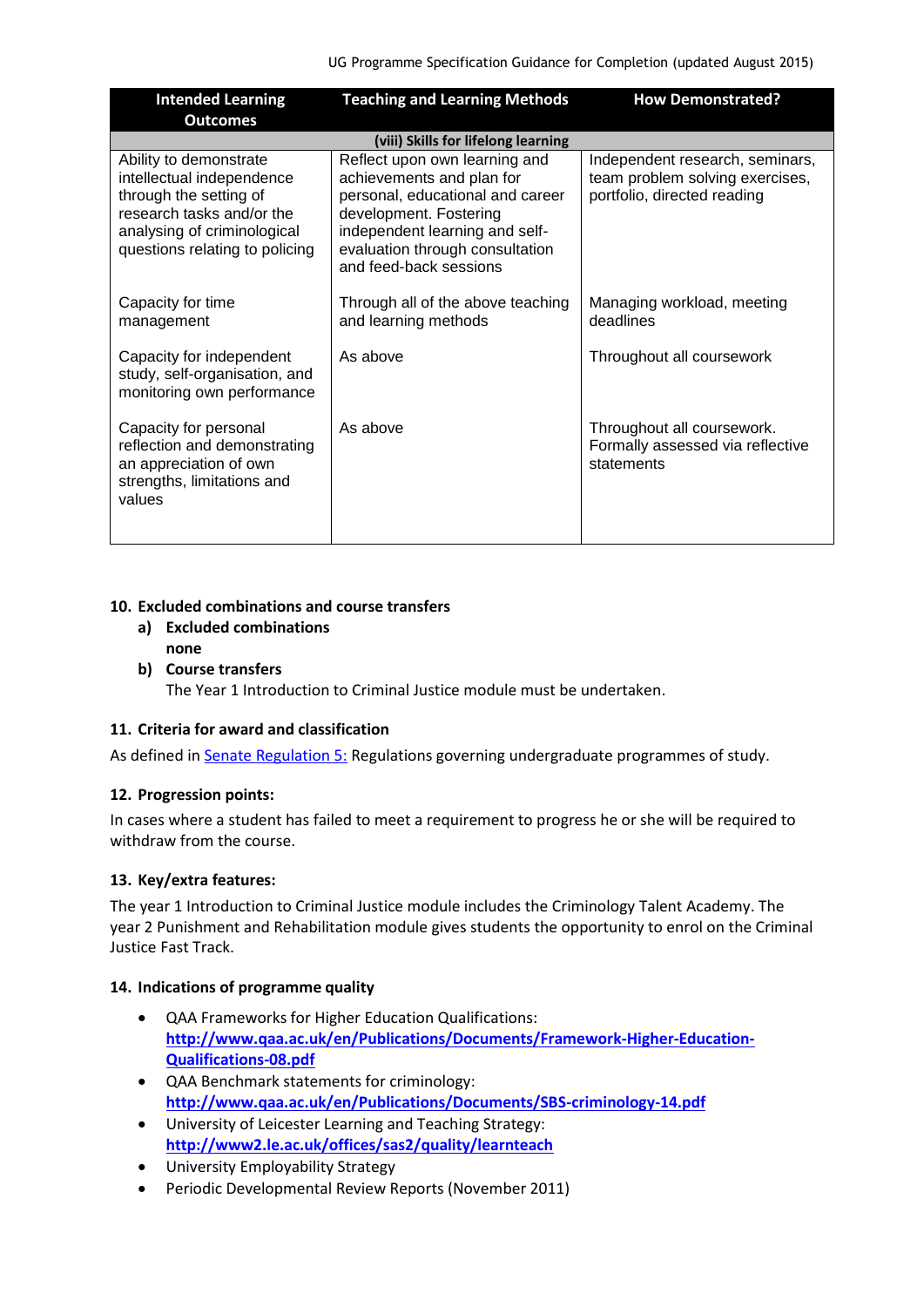- External examiners' reports
- **•** First Destinations Data
- Student feedback (NSS 2015)
- Annual Developmental Review (2014 and previous years)

We deliver undergraduate teaching to the highest standards with National Student Survey (NSS) feedback indicating excellent student satisfaction. In the NSS return for 2015 we scored 91% overall and scored higher than the sector average on all aspects of Departmental provision.

#### **15. Summary of programme/pathway delivery and assessment:**

Teaching methods are varied and pedagogically driven. We make use of a variety of learning and teaching technologies appropriate to the subject and nature of the topic and the ILOs. Face to face lectures, seminars, tutorials, workshops, discussion boards, and reflective diaries are included.

The assessment pattern is based on the Department's Undergraduate Assessment Framework (see Appendix 4) in offering a range of assessment types in acknowledgement of diversity in student preferences, needs and abilities. Formative assessments are included in all 30 credit modules and study skills provision, tailored to each assessment type, is embedded within each module.

#### **Appendix 1: Programme structure** (programme regulations)

|                   | <b>Semester One</b>                               | <b>Semester Two</b> |
|-------------------|---------------------------------------------------|---------------------|
| <b>Year One</b>   | CR1002 Criminal Justice in Action(30 credits)     |                     |
| <b>Year Two</b>   | CR2008 Punishment and Rehabilitation (30 credits) |                     |
| <b>Year Three</b> | CR3021 Policing (30 credits)                      |                     |

#### **Minor in Policing Studies**

**NB.** Students who are enrolled on the Major in Criminology with a Minor in Policing Studies will follow the below for the Minor:

|                 | <b>Semester One</b>                                                                                                                                                                                                    | <b>Semester Two</b>                                                                                                                                                                                                                                  |
|-----------------|------------------------------------------------------------------------------------------------------------------------------------------------------------------------------------------------------------------------|------------------------------------------------------------------------------------------------------------------------------------------------------------------------------------------------------------------------------------------------------|
| <b>Year One</b> | CR1006 Victims of Crime (30 credits)                                                                                                                                                                                   |                                                                                                                                                                                                                                                      |
| <b>Year Two</b> | One Option Module from the<br>following:<br>CR2002 Cybercrime (15 credits)<br>CR2022 Investigative Psychology (15<br>credits)<br>CR2024 Organised Crime (15 credits)<br>CR2026 Youth Crime and Justice (15<br>credits) | One Option Module (15 credits) from the<br>following:<br>CR2003 Sex and Violence (15 credits)<br>CR2020 Crime and Technology (15<br>credits)<br>CR2023 Legal Psychology and Offender<br>Rehabilitation (15 credits)<br>CR2025 Terrorism (15 credits) |

New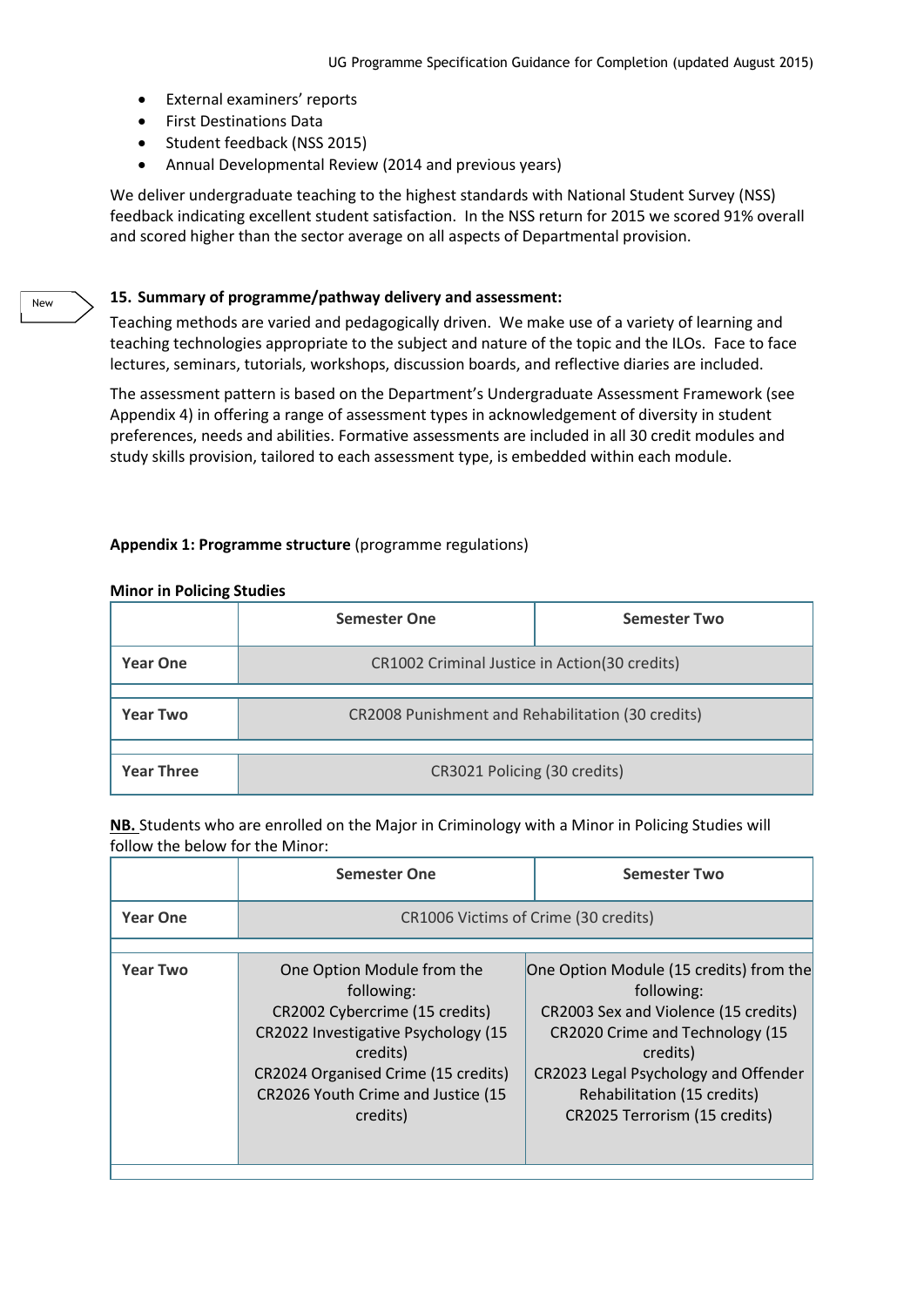**Year Three CR3021 Policing (30 credits)** 

#### **Appendix 2: Module specifications**

See module specification database <http://www.le.ac.uk/sas/courses/documentation>

#### **Appendix 3: Skills matrix**

**Appendix 4: Department of Criminology Undergraduate Assessment Framework**